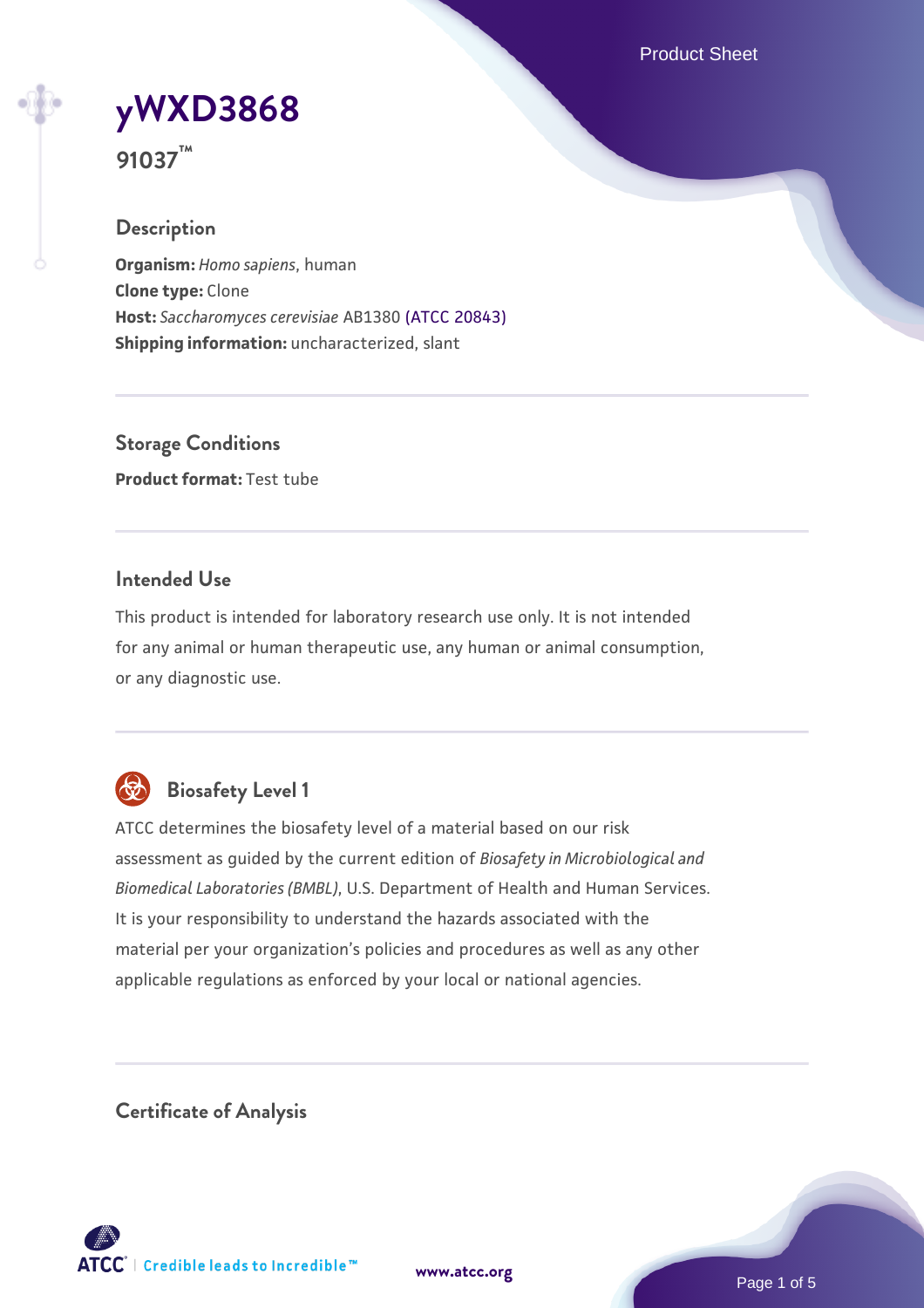## **[yWXD3868](https://www.atcc.org/products/91037)** Product Sheet **91037**

For batch-specific test results, refer to the applicable certificate of analysis that can be found at www.atcc.org.

## **Insert Information**

**Type of DNA:** genomic **Genome:** Homo sapiens **Chromosome:** X X pter-q27.3 **Gene name:** DNA Segment, single copy **Gene product:** DNA Segment, single copy [DXS5385] **Gene symbol:** DXS5385 **Contains complete coding sequence:** Unknown **Insert end:** EcoRI

## **Vector Information**

**Intact vector size:** 11.454 **Vector name:** pYAC4 **Type of vector:** YAC **Host range:** *Saccharomyces cerevisiae*; *Escherichia coli* **Vector information:** other: telomere, 3548-4235 other: telomere, 6012-6699 Cross references: DNA Seq. Acc.: U01086 **Cloning sites:** EcoRI **Markers:** SUP4; HIS3; ampR; URA3; TRP1 **Replicon:** pMB1, 7186-7186; ARS1, 9632-10376

## **Growth Conditions**

**Medium:**  [ATCC Medium 1245: YEPD](https://www.atcc.org/-/media/product-assets/documents/microbial-media-formulations/1/2/4/5/atcc-medium-1245.pdf?rev=705ca55d1b6f490a808a965d5c072196)



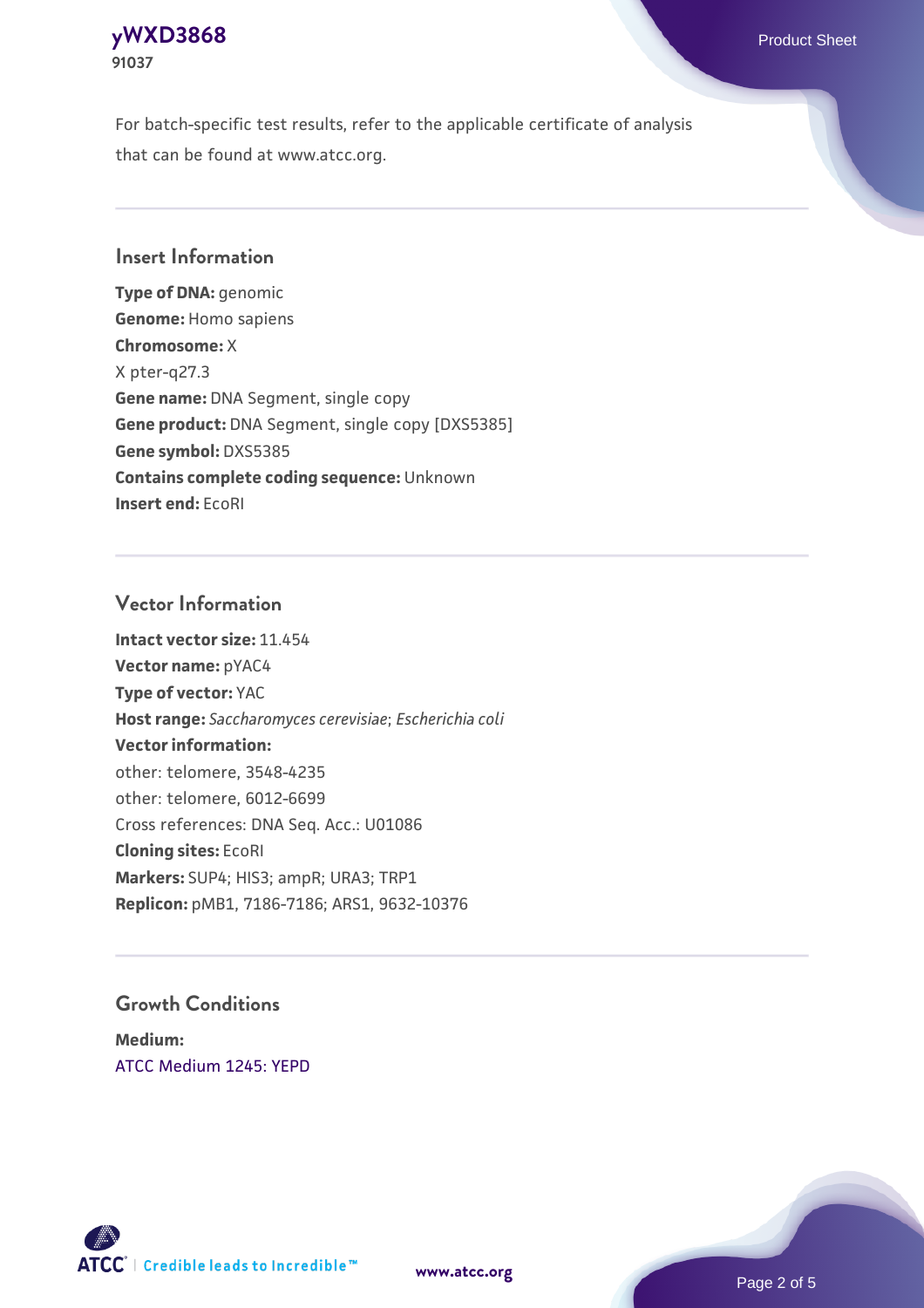**[yWXD3868](https://www.atcc.org/products/91037)** Product Sheet **91037**

**Temperature:** 30°C

#### **Notes**

More information may be available from ATCC (http://www.atcc.org or 703- 365-2620).

## **Material Citation**

If use of this material results in a scientific publication, please cite the material in the following manner: yWXD3868 (ATCC 91037)

## **References**

References and other information relating to this material are available at www.atcc.org.

#### **Warranty**

The product is provided 'AS IS' and the viability of ATCC® products is warranted for 30 days from the date of shipment, provided that the customer has stored and handled the product according to the information included on the product information sheet, website, and Certificate of Analysis. For living cultures, ATCC lists the media formulation and reagents that have been found to be effective for the product. While other unspecified media and reagents may also produce satisfactory results, a change in the ATCC and/or depositor-recommended protocols may affect the recovery, growth, and/or function of the product. If an alternative medium formulation or reagent is used, the ATCC warranty for viability is no longer valid. Except as expressly set forth herein, no other warranties of any kind are



**[www.atcc.org](http://www.atcc.org)**

Page 3 of 5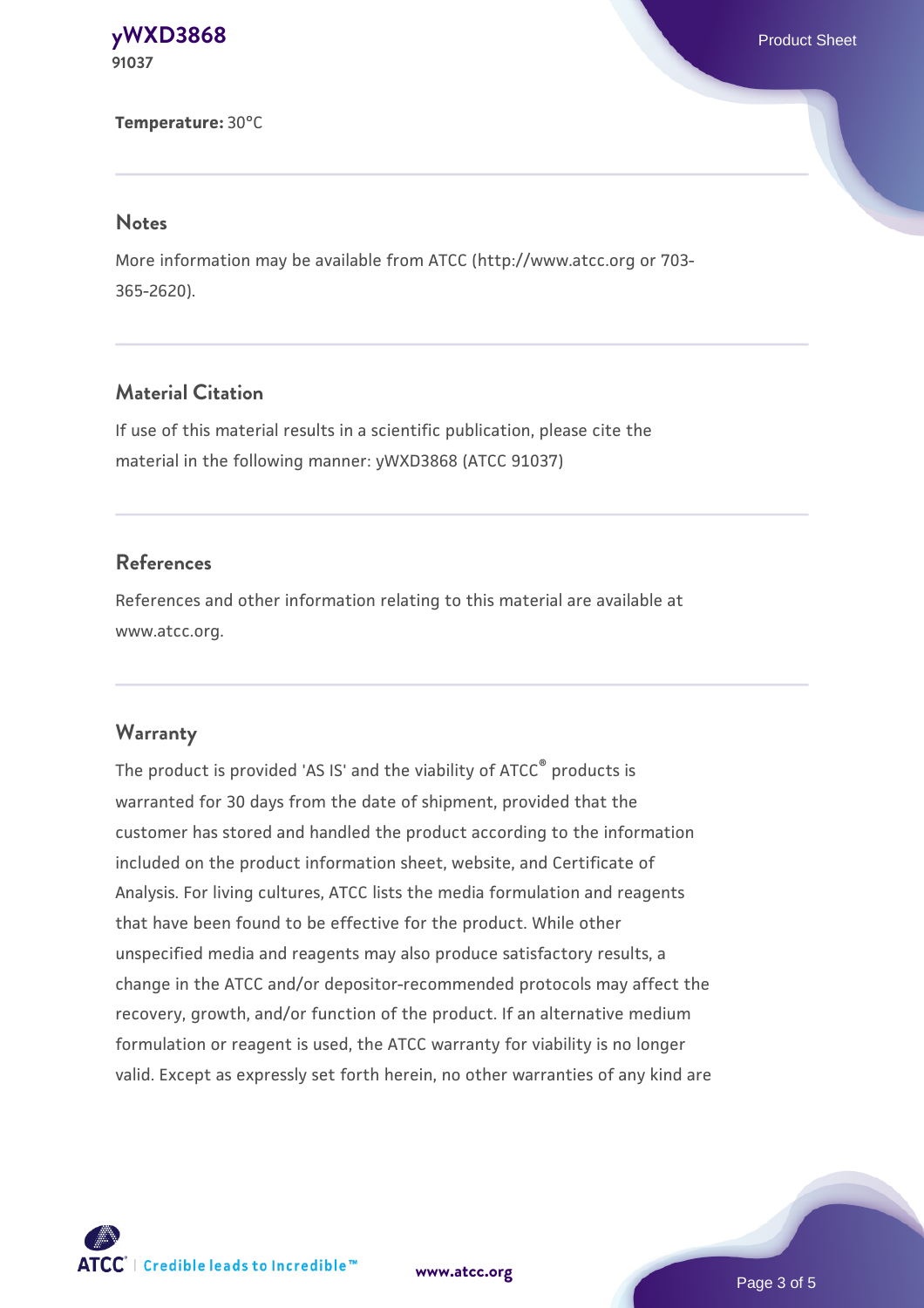**[yWXD3868](https://www.atcc.org/products/91037)** Product Sheet **91037**

provided, express or implied, including, but not limited to, any implied warranties of merchantability, fitness for a particular purpose, manufacture according to cGMP standards, typicality, safety, accuracy, and/or noninfringement.

## **Disclaimers**

This product is intended for laboratory research use only. It is not intended for any animal or human therapeutic use, any human or animal consumption, or any diagnostic use. Any proposed commercial use is prohibited without a license from ATCC.

While ATCC uses reasonable efforts to include accurate and up-to-date information on this product sheet, ATCC makes no warranties or representations as to its accuracy. Citations from scientific literature and patents are provided for informational purposes only. ATCC does not warrant that such information has been confirmed to be accurate or complete and the customer bears the sole responsibility of confirming the accuracy and completeness of any such information.

This product is sent on the condition that the customer is responsible for and assumes all risk and responsibility in connection with the receipt, handling, storage, disposal, and use of the ATCC product including without limitation taking all appropriate safety and handling precautions to minimize health or environmental risk. As a condition of receiving the material, the customer agrees that any activity undertaken with the ATCC product and any progeny or modifications will be conducted in compliance with all applicable laws, regulations, and guidelines. This product is provided 'AS IS' with no representations or warranties whatsoever except as expressly set forth herein and in no event shall ATCC, its parents, subsidiaries, directors, officers, agents, employees, assigns, successors, and affiliates be liable for indirect, special, incidental, or consequential damages of any kind in connection with or arising out of the customer's use of the product. While reasonable effort is made to ensure authenticity and reliability of materials on deposit, ATCC is not liable for damages arising from the misidentification or misrepresentation of such materials.



**[www.atcc.org](http://www.atcc.org)**

Page 4 of 5